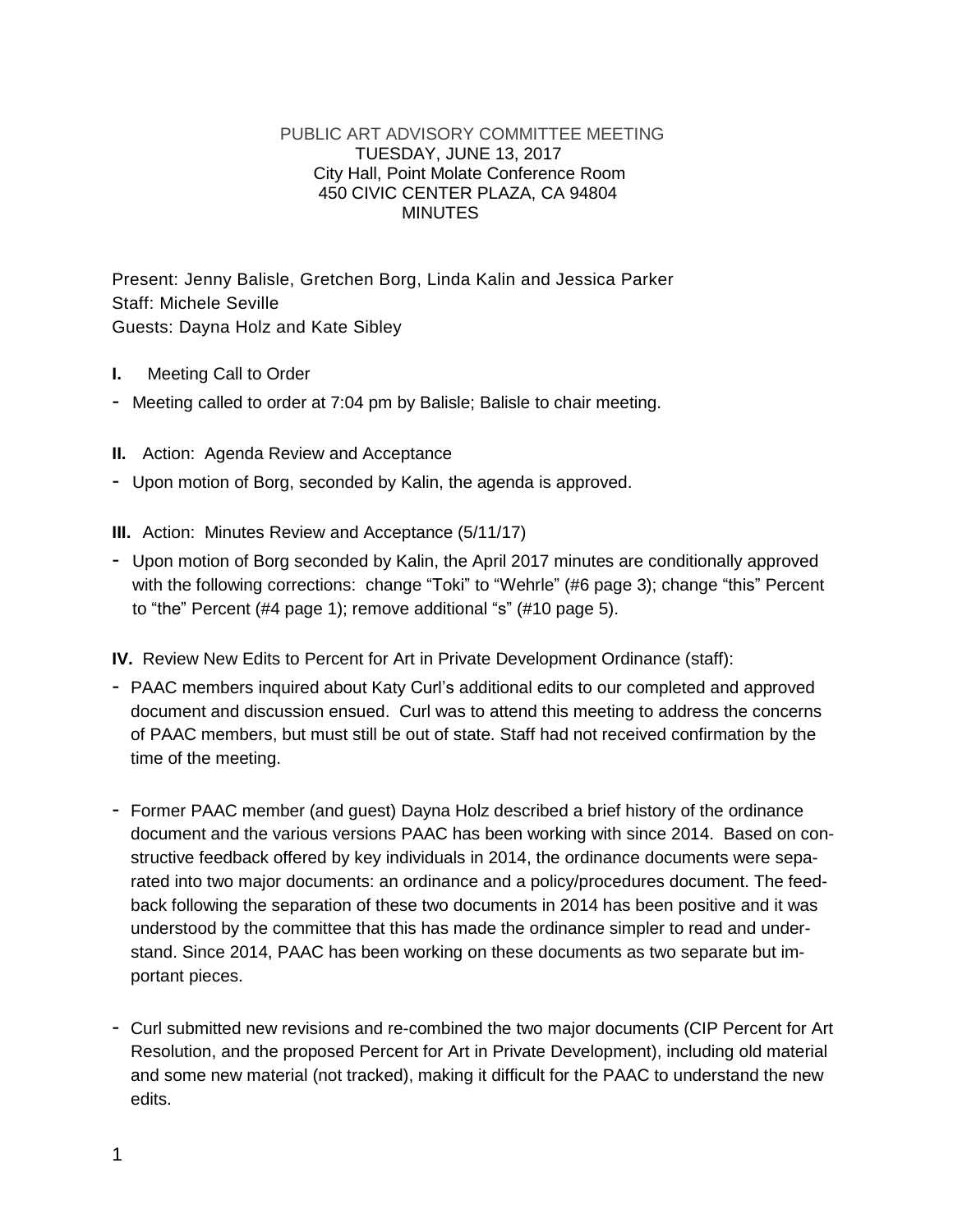- PAAC has been working through revision after revision of this ordinance and was scheduled to present the document to the City Council in May 2017. Curl moved it to June 6th so that it would not be overshadowed by budget discussions. PAAC members reorganized their calendars, and re-engaged supporters for the new date of June 6th. The item was moved again from June 6<sup>th</sup> to June 20<sup>th</sup>, and once again to July 11<sup>th</sup>.
- Conclusions from PAAC: The delays with this document have been ongoing, and have had several repercussions: a) Balisle had to pay to rebook two plane tickets because the City Council dates were changed; b) she had to pay for re-entering Facebook advertisements due to the date changes; and c) supporters who intended to speak to Council were confused by multiple cancelations, which also results in a loss of credibility for the PAAC as an organization.
- Curl has been in regular, active attendance at PAAC meetings, and has had access to the final ordinance documents for the months during which it was being discussed. The ordinance has been ready since December 2016—over six months. PAAC has been working on this document for a decade and is discouraged by these recurring delays.
- Staff will work on two minor changes with the City Attorney. Kalin went over several issues regarding Curl's recent edits. The PAAC expressed deep gratitude to Kate Sibley and Dayna Holz for their continued work and efforts on this ordinance over a period of several years.
- After discussion, the PAAC is recommending that we proceed forward with the approved ordinance (already approved by PAAC and RACC) with the addition of section number edits, remaining typos, and any additional recommendations from the City Attorney. This recommendation will be moved forward to RACC. Seville will update Curl when she returns to town.
- Next steps:
	- Balisle will schedule meeting with Bill Lindsay to discuss the ordinance, delays, and how to move forward. PAAC members will write letters addressing the ordinance, detailing PAAC's work and Curl's role, which will be shared with the City Manager.
	- PAAC will forward the recommendation to RACC about moving the ordinance forward without further edits (except to correct typos, add section numbers, and add any specific legal language suggested by the City Attorney).
	- Seville will set up an information gathering meeting with Lina Velasco and Curl.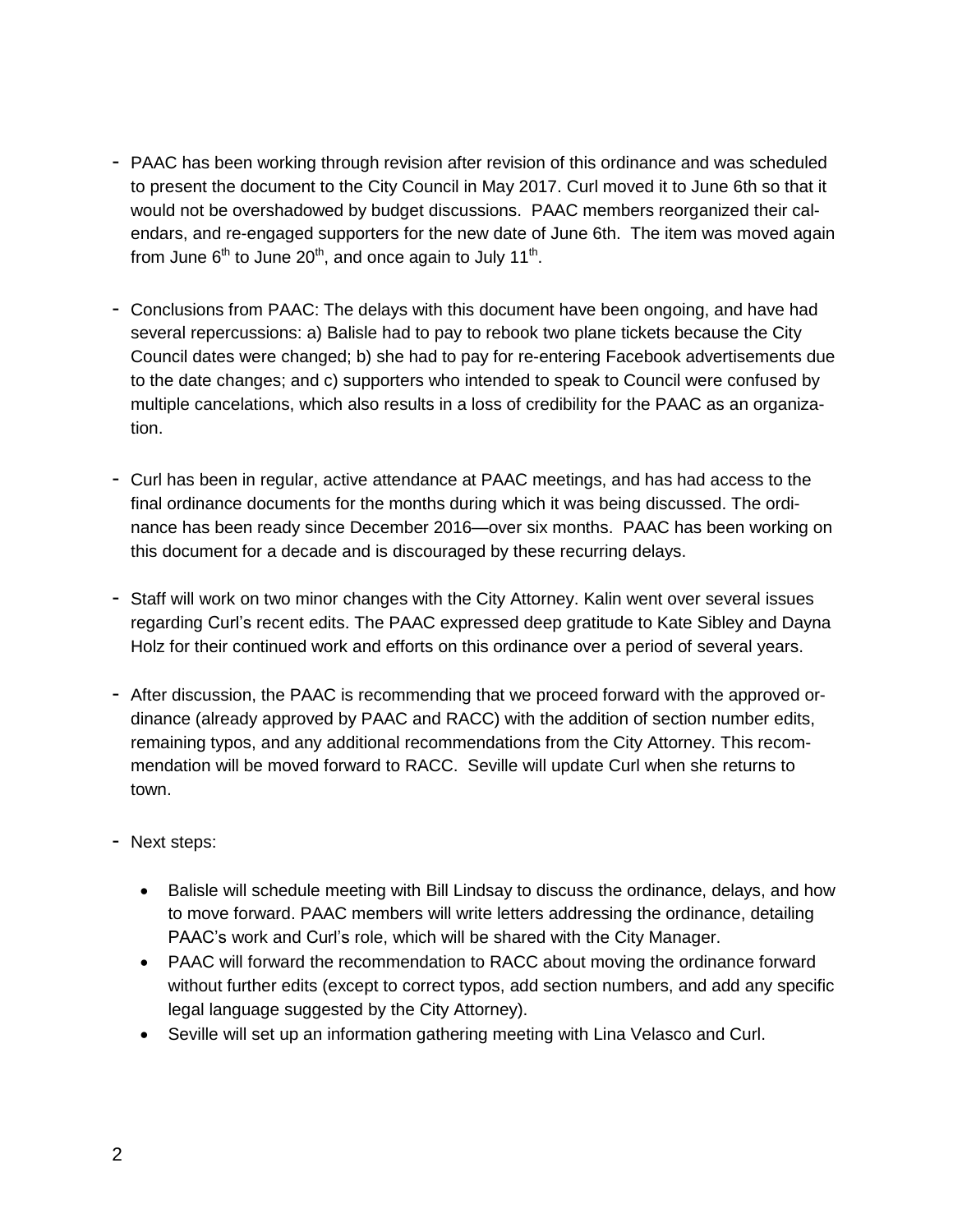- **V.** Discussion on Call for Moody Underpass Public Art and Plans for Site Visit (All):
- Seville reported that she met with Michael Williams, Engineering Department, and that she will receive documentation from him regarding the history and background information about the Moody Underpass, as well as maps of the area. (The underpass was named for Officer Moody, who lost his life while driving near the site.)
- Some ideas regarding possible public art ideas were discussed. One idea that was nixed involved any installation next to the train tracks. Another unworkable idea was integrating an art lighting feature due to difficulties in adding the necessary electrical components postconstruction. Now up for consideration: a) a little grassy patch above the underpass; and b) the underpass walls. A field trip is still being planned by the PAAC to the site to review options. All of the walls have vertical texturing, and it might be possible to integrate color there. Maybe consider murals on the textured walls using "trompe l'oeil".
- Stacie Plummer in the Finance Department is the contact with the State regarding funding being directed towards artwork for the Moody Underpass. She has indicated that the State wants the funding to be used exclusively at the underpass site, and not for other art projects. However, Balisle and Kalin suggested that Seville consider going back to Plummer and/or Bill Lindsay to explore the possibility of using a portion of the \$410k budget on artwork in another location. PAAC is exploring alternatives here because the design elements of the Moody Underpass are beautiful and "complete". It would not be of much benefit to the community to install "plop" art here just for the sake of spending money at the site. In an ideal world, we would like to see the funds used to install art in other parts of Richmond rather than reinforce the economic divide in our city by having concentrated public art works.
- To move forward: Seville will talk to Plummer and Lindsay; Balisle has volunteered her assistance.
- **VI.** Discussion/Review of Greenway Call for Artists (All):
- Budget cuts happened: the original figure of \$260,000 dropped down to \$36,000. Seville was put in touch with Ben Kellman, Project Manager for Unity Park (the development resulting from the Prop 84 grant awarded by the State to develop the Richmond Greenway). Deliverables for the \$36K include two murals (6 x 80 feet), and two gateway sculptures. A tile element will also be included.
- The murals are located at 16th Street, where the shade structure, edible forest, and small cafe are going to be. Ben went back to the drawing board and came up with an additional \$50k, bringing the art elements total to \$79.9k. So the project is back up to about \$79.9k split four ways. Information on mural themes will be provided to Staff by Doria Robinson of Friends of the Greenway and Urban Tilth. Deadline is September 30th for completed work, although it is likely that some if it may still be in progress.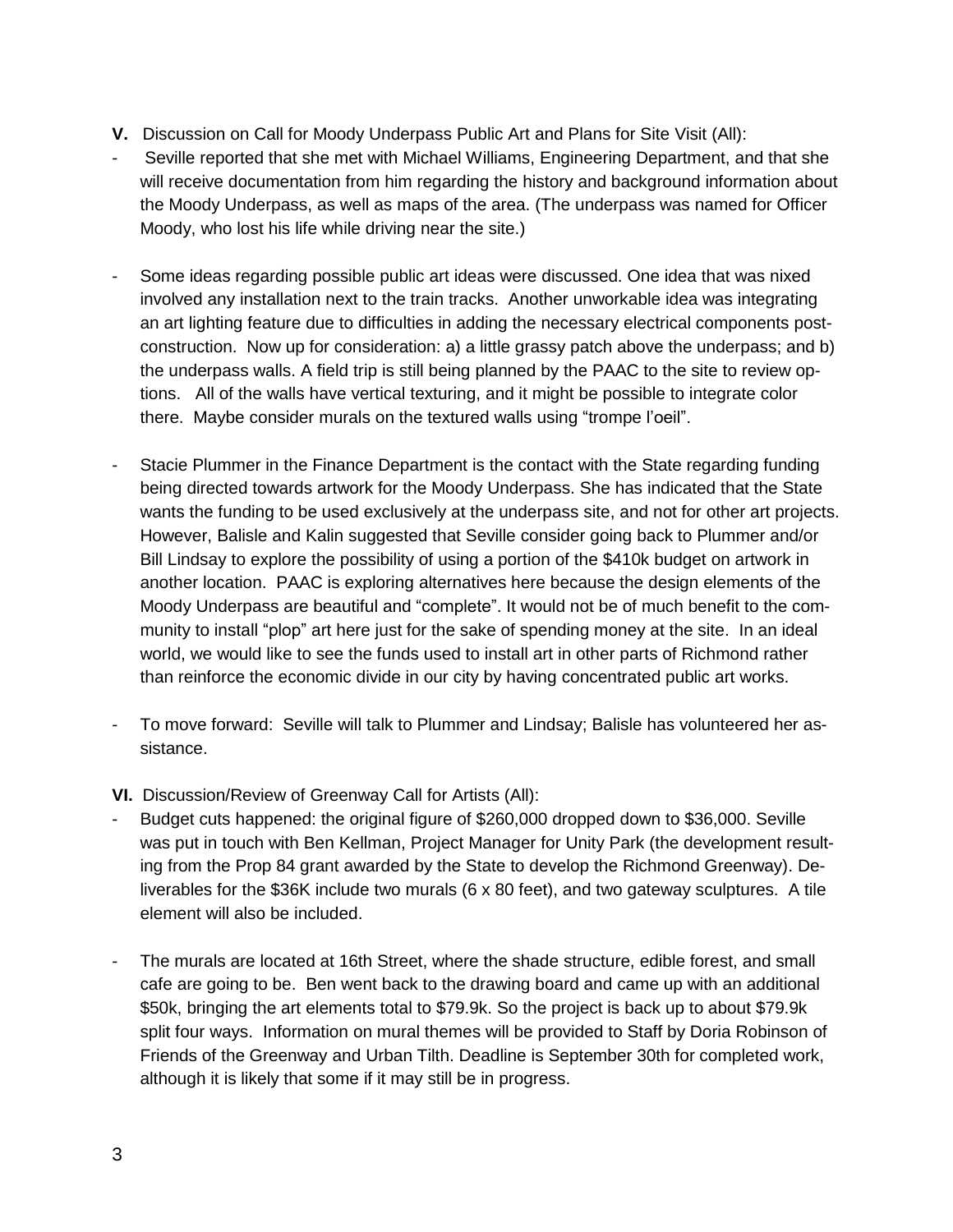## **VII.** Update on John Toki Contract (Staff)

John Toki will be on the Council's agenda for June  $20<sup>th</sup>$  at City Council meeting.

**VIII.** Presentation of Art Sanctuary (Linda Kalin/Jenny Balisle)

- Presentation of Art Sanctuary concept by Balisle and Kalin (see attachments for more details.) In short, artworks without a home could have sanctuary here in Richmond. Neighborhoods have expressed interest in having art and opening this concept up. They have spoken to Ben Choi and Cesar Zepeda about the idea, and both have expressed preliminary interest in making this concept happen. Lobby of the Marriot Hotel is enthusiastic about having revolving art displays. Another possibility is a small park in Hilltop mall area—very dramatic setting.
- Emeryville and San Jose are doing this concept already, but do not have a catchy name. According to Kalin, this project is exciting because there are a lot of "wins": the City wins, the community wins, the artist wins.
- Borg notes that the art in windows concept is very similar. Alex mentioned that the art in windows is one of his favorite things. Key thought: Why put your work in storage when you can put it on display?
- Next step: present more examples of other cities successfully implementing this concept. Santa Ana is a city that has implemented this for example. Rosalie Barnes, a commissioner from RACC, might be a good Burning Man connection.
- **IX.** Review of Adopted Public Art Maintenance Sites (All):
- Kalin has a question about Hilltop sites; will hold this item until next meeting.
- **X.** Recruitment Update (All):
- Parker made a flier is open to corrections and edits. Possible edit is adding images of public art which Seville will send to her via email later. (Parker needs high resolution in case we decide print some of the fliers!) Parker will also edit down some of the verbiage because it is too much text for anyone to read as is.
- **XI.** Staff Report (Seville):
- Jael Myrick wrote personalized letters to all of the Richmond Writes Poetry winners, which Staff distributed to the teachers of those students. This is a treasured and meaningful gesture in their eyes. PAAC members are delighted to hear this news.

## **XII.** Announcements:

- Fletcher Oakes' postcard for 4th of July event in El Cerrito Park is circulated.